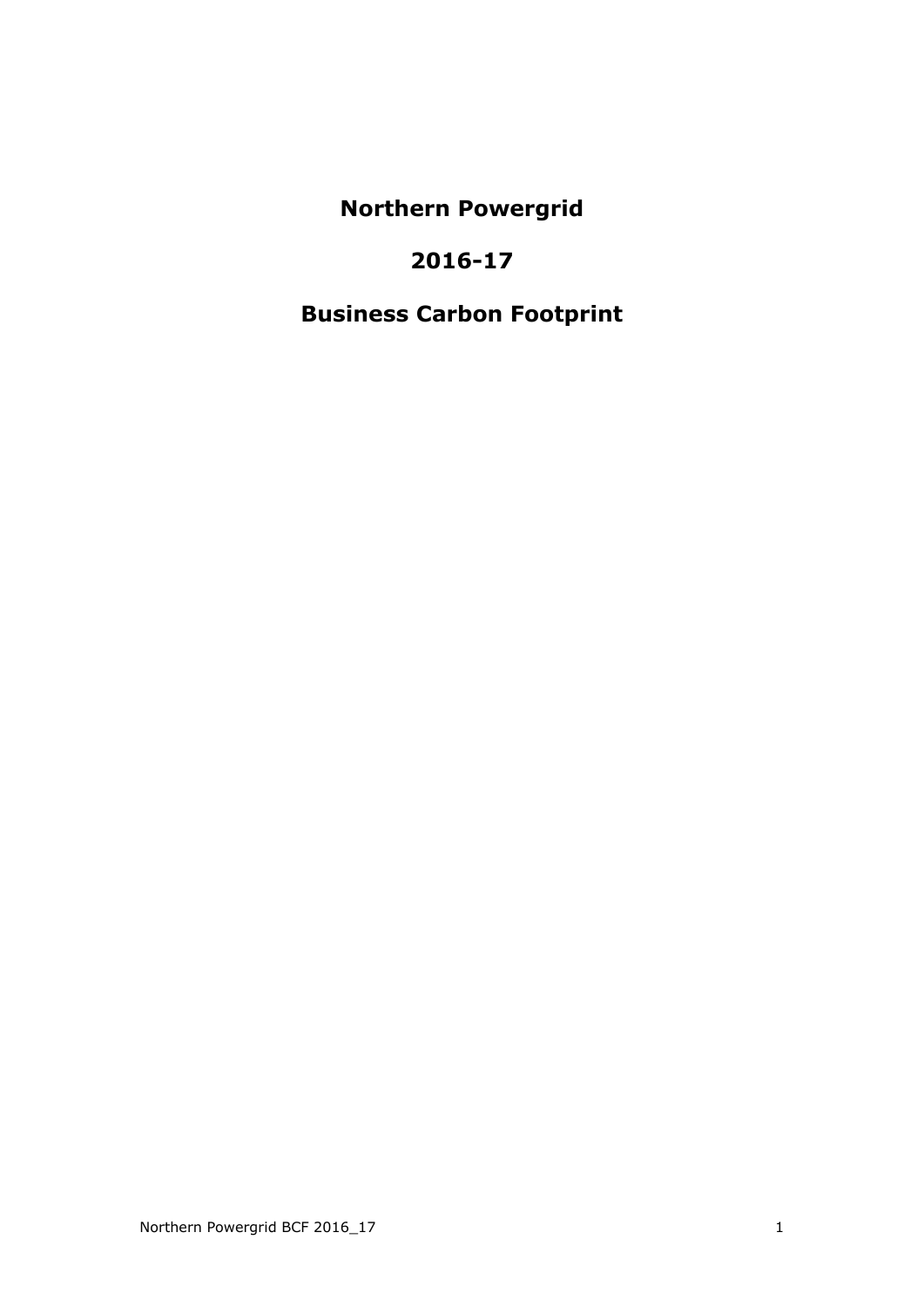#### **BCF Summary**

Northern Powergrid total BCF (excluding contractors & losses) for the 2016/17 regulatory year was 23,286 tCO2e, which was 3.5% lower than the target of 24,135 tCO2e and 5.9% lower than the previous year out turn of 24,745 tCO2e.

During the period we refurbished several of our depots and utilised low energy heating, lighting & air conditioning where practicable, reducing our building energy usage by 13%. Through enhanced work planning and the installation of vehicle telematics systems we have reduced our fleet fuel use by 7% and a corresponding reduction in business vehicle fuel use of 3%. We have also taken the opportunity to review travel requirements and have reduced our long haul air travel miles by 33% during the period.

## **Allocation and estimation methodologies**

Data entry is in the form of base measurement and conversion factors. Such factors are the factors published by DEFRA in place on 31 March of the regulatory period being reported.

Where multiple conversion factors were required to calculate BCF within a particular category, e.g. due to use of both diesel and petrol vehicles, a weighted average of these factors has been entered.

## **BCF reporting boundary and apportionment factor**

- All figures relate to the activities of the regulated business.
- Figures are attributed to each distribution business separately with the exception of corporate figures whch are allocated on a 50:50 basis across each of the two distribution businesses.
- Business travel by bus, taxi and ferry have not been included as it believed not to be material.
- Refrigerant gas loss from air conditioning units has not been included. The amount is not believed to be material.
- Energy use at substations has been estimated.
- The company is audited on an annual basis to ensure compliance with the ISO 14064-1:2006 standard to which we are certified.

## **Commentary for each category of BCF**

Building energy usage

- Data from electricity and gas bills relating to all the licensee's non-operational properties is collated by the facilities department. For non-half-hourly metered bills, the amount included is that billed in the quarter even if based on an estimated reading. A small number of buildings that are owned by a landlord are excluded. For gas the conversion factor for gross calorific value has been used.
- Own use at substations has been estimated for 2016/17. The figures have been built bottom up and estimated using typical values for a range of assets such as heating, lighting, battery chargers etc, rather than a direct or sample measurement.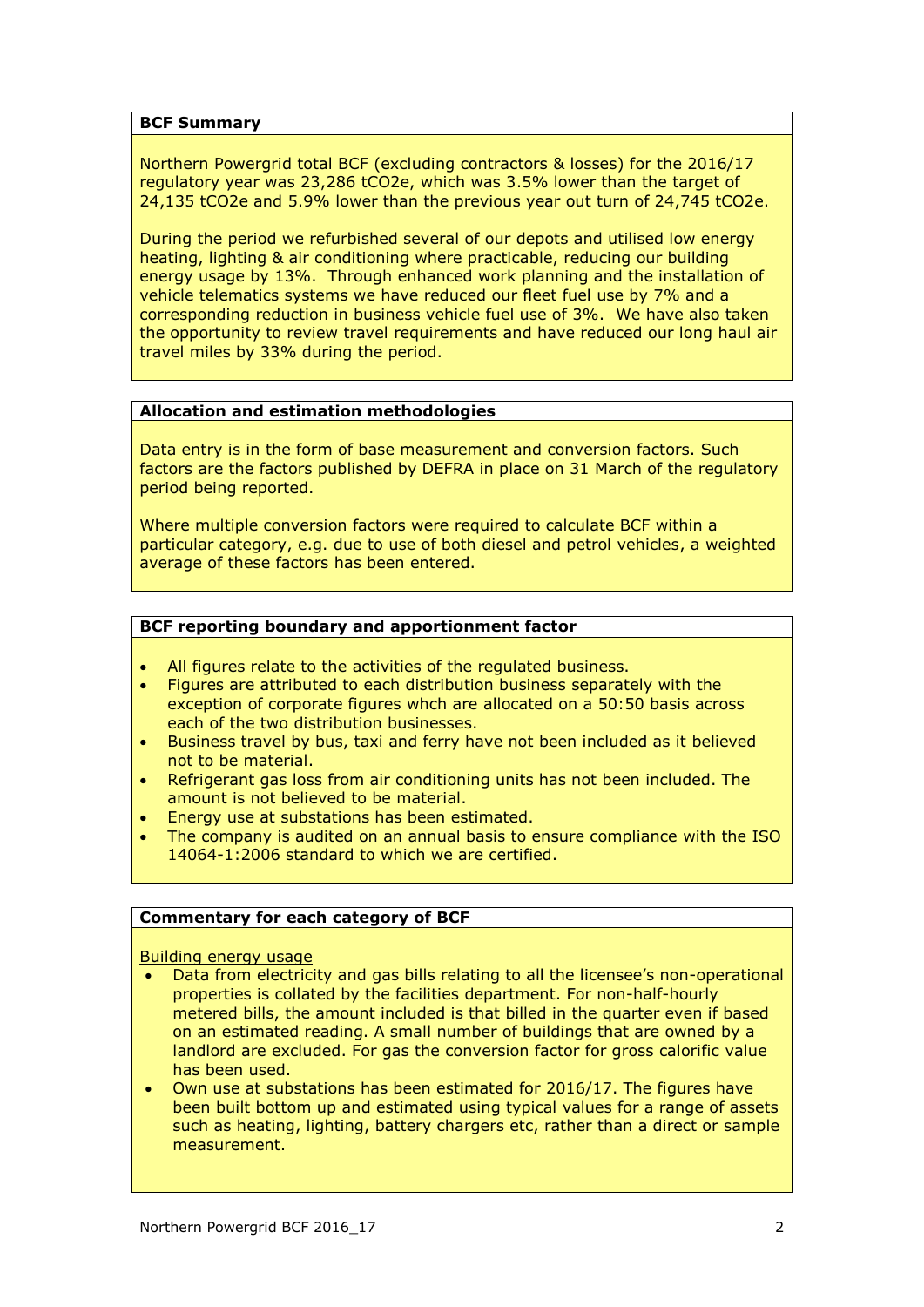Operational Transport

- The main source of fuel reported here is used by the company's fleet, and data is collected from company fuel card use. Figures are collated for petrol, diesel and LPG (when used).
- We also report volume of fuel stored onsite for use in forklifts and logistics HGV vehicles.
- Other usage of fuel includes that used by contractors for their fleet and generators. Data on contractors' usage is compiled from returns sent in response to a request. See comments under Contractors.

Business Transport

Business transport - road

Data is collected from business miles claimed by staff monthly on their expense claim forms. The data is split between diesel and petrol according to the information provided on the claim forms. Corporate staff mileage is split 50:50 between licensees (to reflect the fact that such travel is undertaken on behalf of both licensees equally).

 Business transport – rail and air Staff wishing to make a business journey by train or air must complete a "Request for Travel" form. Data from these forms is transferred to a spreadsheet where the mileage for each journey is calculated and then collated according to rail, domestic flights, short-haul international, and longhaul international. As mentioned above, figures relating to corporate staff are attributed 50:50 between licensees.

#### Fugitive Emissions

These figures are the SF6 emissions from the network.

Fuel combustion

• This is the fuel used for generators by our contractors.

Losses

- This data stream uses the figures derived under the Balancing and Settlement Code arrangements and reported regularly to Ofgem.
- The volume of energy is converted in tonnes of carbon dioxide using the "Electricity – generation" (scope 2) factor provided by DEFRA.

#### **Contractors**

 Contractor figures are derived from actual returns provided by contractors utilised to undertake work on behalf or Northern Powergrid. No estimates have been made.